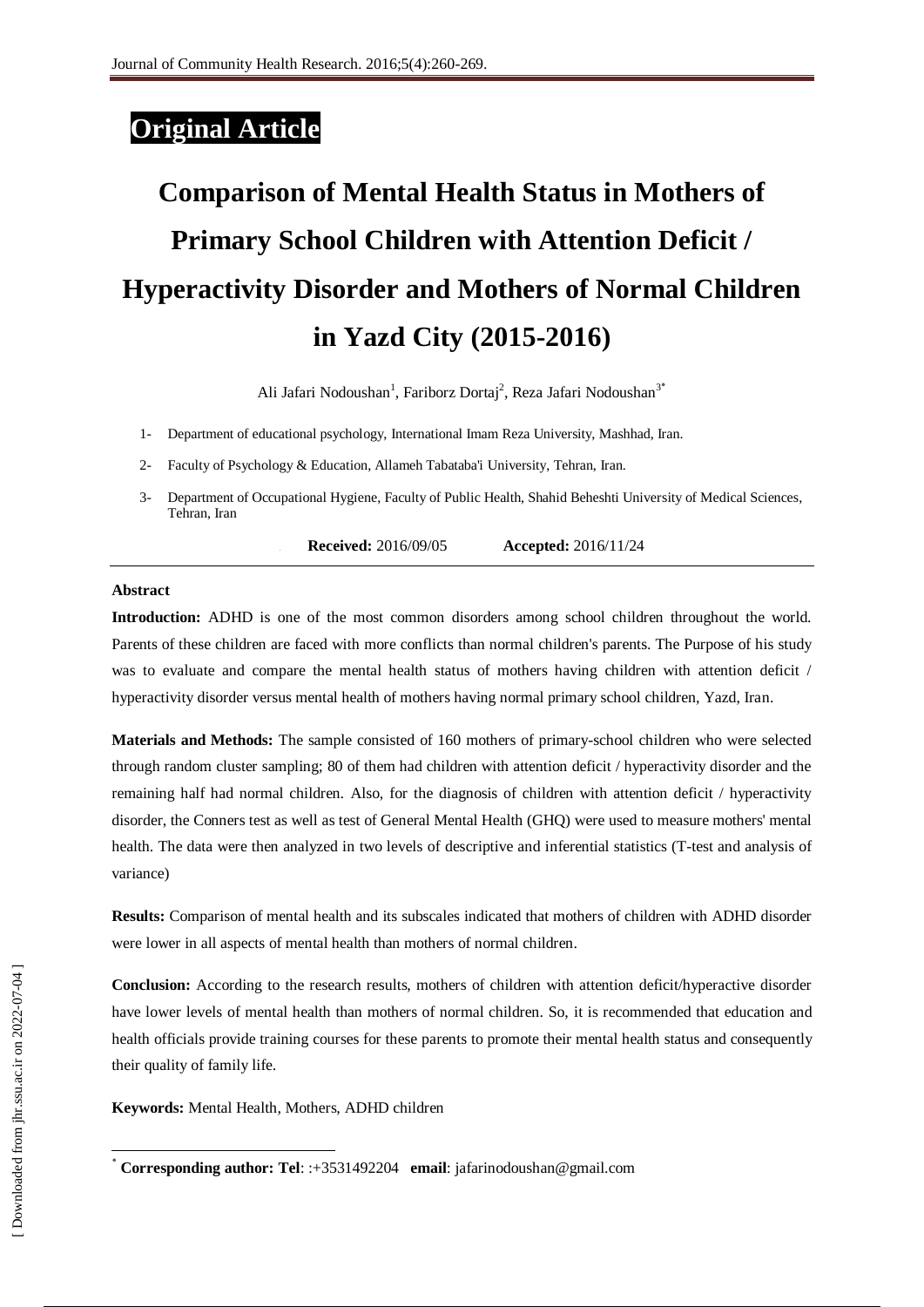# **Introduction**

Attention deficit / hyperactivity disorder is one of the most common neurodevelopmental disorders  $[1-3]$  that is influenced by the genetic and environmental factors. [4, 5]

At the moment, this disorder has an increasing trend worldwide, i.e., in the United States of America 11% of children were diagnosed to have this disorder<sup>[6]</sup>. Symptoms of this disorder are attention deficit, impulsivity, and hyperactivity  $[7-9]$  which normally continue by adolescence [10] . Attention deficit / hyperactivity disorder is due to the defects in executive functions  $[11, 12]$  which includes concepts of self- monitoring, self-control, and self-regulation in children  $[13, 14]$ . These disorders will affect children's academic performance as well as, social behavior. [15-18]

This problem may cause a basis for children's isolation at home, school, or in relationship with peers. <sup>[19, 20]</sup> Existence of this disorder affects functionality of the family tremendously, especially mothers' mental health  $[21]$ , it will also cast a negative impact on the relationship between the child and other members of family  $^{[22]}$ , moreover, this situation will increase conflicts in the parents' relationship to a large extent<sup>[23]</sup>. Different researches have presented that parents with this type of children have more stress and conflict in their relationships  $[24]$ . Since in our country mothers spend more time with children, they are more exposed to mental damages, thus their mental health is in a threatening situation  $^{[25]}$ . Usually the first treatment prescribed for such disorders is medication<sup>[26]</sup>, while drug treatments by itself will not be the only answer for this problem [27]. Some researchers stated that parents' training about this type of children may lead to reduce the symptoms of ADHD disorder  $^{[28, 29]}$ and improve their methods of parenting style [30]. In some other studies, it was indicated that parents and mothers of children with attention deficit / hyperactivity disorder are more prone to psychiatric stress and damage  $[31 - 34]$ . According to the span of disorder. Role of mothers' mental health in training children and their position in Iranian families as the main foundation which keeps the balance of family structure is prominent  $^{[35]}$ . Therefore, evaluating and investigating mental health status of mothers with attention deficit / hyperactivity disorder children versus mothers of normal children is crucial.

# **Materials and Methods**

This causal-comparative study consisted of 160 people selected by random cluster sampling. Half of the research populations (i.e., 80 participants) were mothers of children with ADHD disorder and the other half were mothers with normal primary school children. These groups were selected from elementary schools of the first educational regain. Initially, 6 elementary boys' schools and 3 elementary girls' schools were selected, from each school one class was chosen randomly, and then teachers of these classes were asked about any evidences of attention deficit /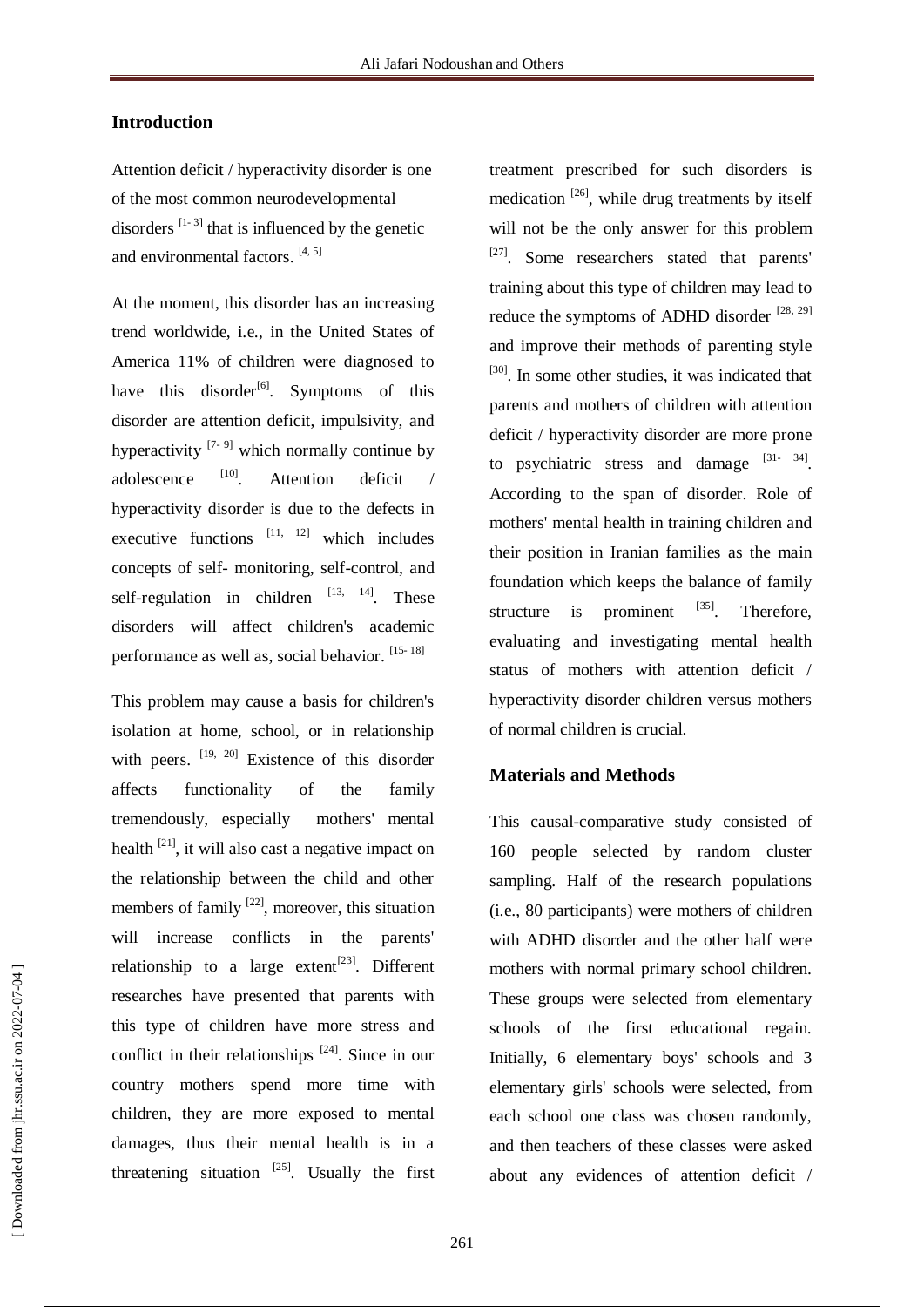hyperactivity disorder among the students. Parents also were required to answer the Conner's form to identify whether their children have any disorders. This questionnaire consisting of 27 questions was applied to diagnose attention deficit / hyperactivity disorder. The participants were asked to rate each item with a score from 0 to 3, the total scores of each questionnaire was then added and divided by the number of items. Moreover, mothers filled out and completed the general mental health questionnaires. The cut-off point in this questionnaire for this type of disorder is 1.5 and after confirmation of this condition for a child, a clinical interview was conducted with his/her parents to diagnose the disorder. The age range of 3 to 17 was set using Conners measurement. Internal correlation coefficients of durability with amplitude of 75% to 90% and Test-retest correlation coefficient with 8 distances of 60% to 90% has been reported  $^{[36]}$ .

This questionnaire has justifiability content validity and the translation copy of Tehranidoost and Zargarinezhad has been used [36, 37]. Also, the General Health Questionnaire (GHQ-28) with the following four subscales was administered in this study:

- 1- Somatic symptoms (questions from 1 to 7)
- 2- Anxiety and insomnia (questions from 8 to 14)
- 3- Impairment of social functioning ( questions 15 to 21)
- 4- Depression (questions 22 to 28)

The average time to execute this questionnaire is estimated to be between 10 to 12 minutes. For each individual, 5 scores were obtained, 4 of which were related to the subscales and 1 number came from adding up of partial measurements that finally will be the total number (i.e., 38).

**Scoring method:** Choosing options of A to D belongs to number from zero to three. In conclusion, by applying Table 1, each individual's situation in any sub subscales and generally in the entire questionnaire can be determined.

| <b>Partial subscales</b>      | <b>Numbers in</b><br>subscales | <b>Item Numbers</b> |
|-------------------------------|--------------------------------|---------------------|
| Nothing or with minimum limit | $6-0$                          | $22-0$              |
| Light                         | $11 - 7$                       | $40 - 23$           |
| Average                       | $16-12$                        | $60-41$             |
| Intense                       | $21 - 17$                      | 84-61               |

**Table 1**- Specification of Public Health Questionnaire's items in each subscale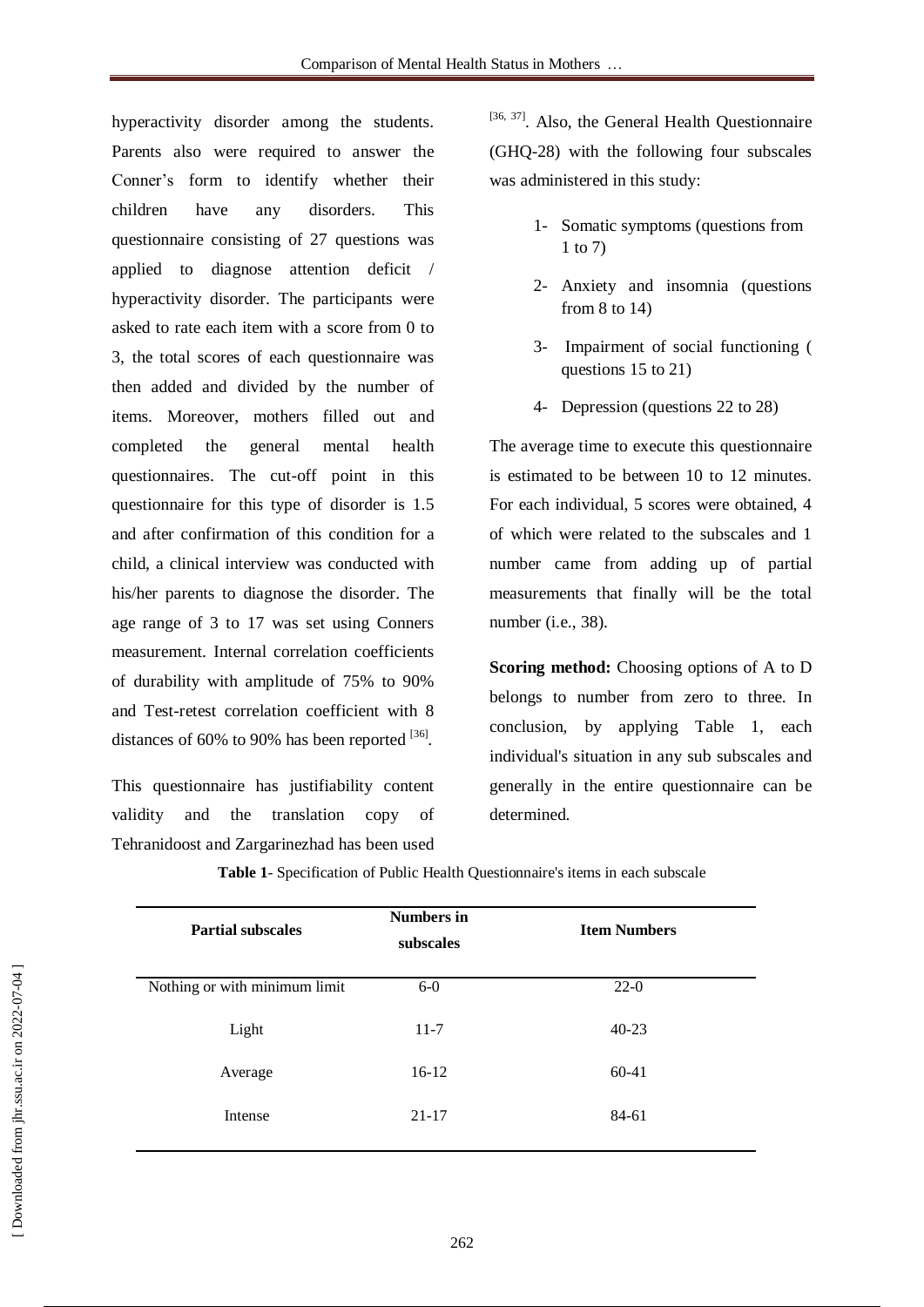Reliability coefficients for this test and the subscales are respectively 0.88 and from 0.50 to 0.81, the concurrent validity coefficient is also  $0.69$ <sup>[37]</sup>.

# **Result**

For this research, 160 individuals were selected, 80 of whom (50%) were mothers of normal children and the other 80 (50%) were

mothers of children with attention deficit /hyperactivity disorders. Findings on grade scales and knowledge of learning are shown in tables 2 and 3, respectively. Also, descriptive findings related to age and mental health tests are presented in table 4 and results of T-TEST conducted to compare two independent groups are tabulated in Table 5.

| <b>Base of education</b> | frequency | percentage | real percentage | <b>Cumulative</b><br>percentage |  |
|--------------------------|-----------|------------|-----------------|---------------------------------|--|
| <b>First grade</b>       | 55        | 34.4       | 34.4            | 34.4                            |  |
| Second grade             | 41        | 25.6       | 25.6            | 60                              |  |
| Third grade              | 30        | 18.8       | 18.8            | 78.8                            |  |
| Fourth grade             | 17        | 10.6       | 10.6            | 89.4                            |  |
| <b>Fifth grade</b>       | 9         | 5.6        | 5.6             | 95                              |  |
| Sixth grade              | $8\,$     | 5          | 5               | 100                             |  |
| <b>Total</b>             | 160       | 100        | 100             |                                 |  |

**Table 2**- Frequency and percentage of educational levels of children

Based on Table 2, majority of children under investigation were at the first grade following by the second and third. In other words, by the higher levels of education the frequency of children lowered, until in the fifth and sixth

grades the frequency reached 21%. Results of Chi-square test that presented frequency of studied children in different bases of education were different and diverse  $(x^2 = 66.5)$ .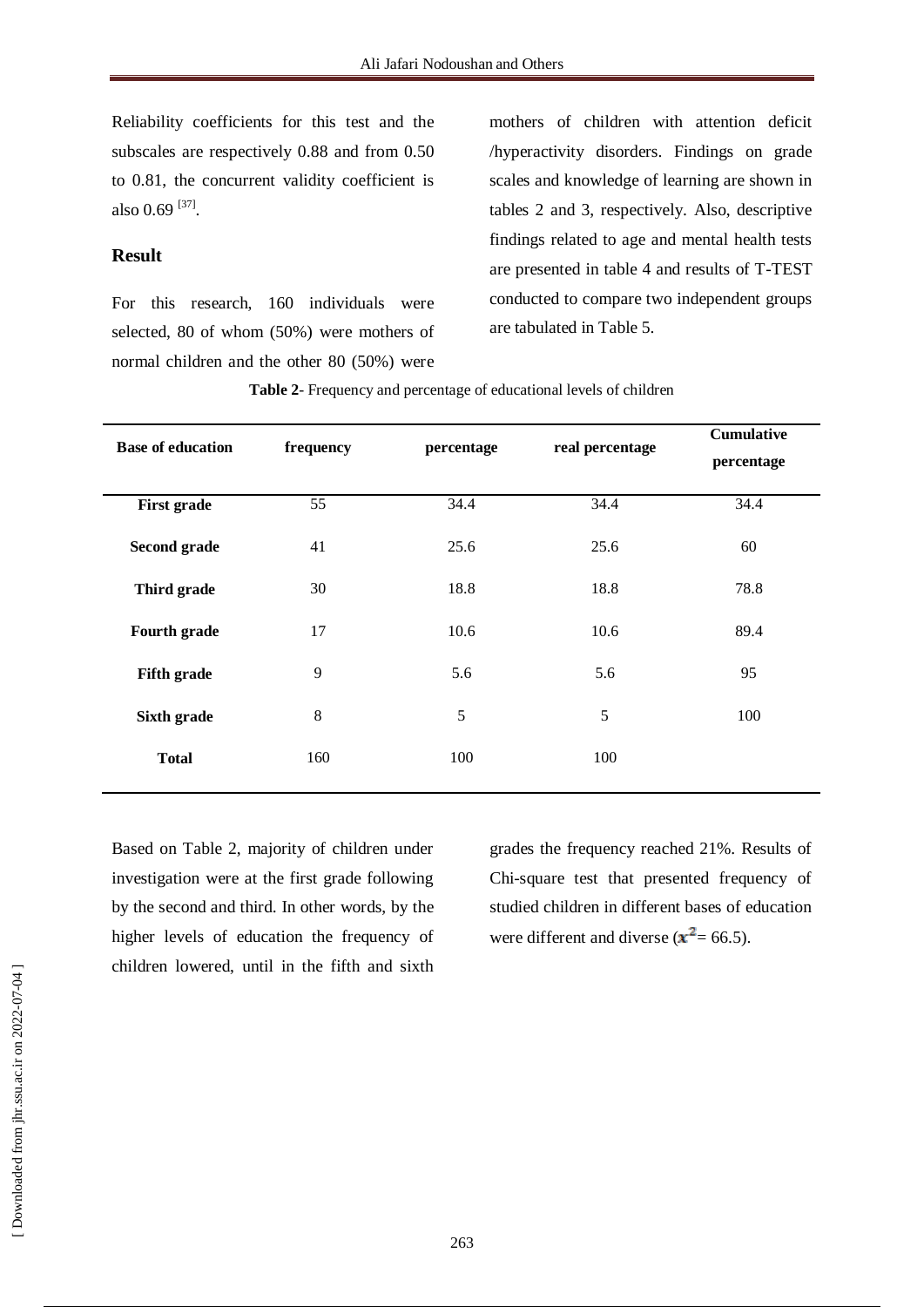| <b>Test subjects education</b> | frequency | percentage | <b>Cumulative</b><br>percentage |
|--------------------------------|-----------|------------|---------------------------------|
| Up to ninth                    | 40        | 25         | 25                              |
| grade(cycle)                   | 60        | 37.5       | 62.5                            |
| <b>Diploma</b>                 | 60        | 37.5       | 100                             |
| Over diploma                   | 160       | 100        |                                 |
| <b>Total</b>                   |           |            |                                 |
|                                |           |            |                                 |

| Table 3- Frequency and percentage of educational levels of participants |
|-------------------------------------------------------------------------|
|-------------------------------------------------------------------------|

According to Table 3, the highest percentage of participants (75%) had diplomas or higher educational levels. Mother with the educational levels up to the ninth grade (25%) took the next place

**Table 4-** presents mothers' average and deviation of age-scales, psychology health levels and subscales of them are also represented for the two groups of mothers.

| Group       | <b>Criteria</b> | <b>Measurement</b> | <b>Measurement</b> | <b>Measurement</b> | <b>Measurement</b> |              |
|-------------|-----------------|--------------------|--------------------|--------------------|--------------------|--------------|
|             |                 | $\mathbf A$        | B                  | $\mathbf C$        | D                  | <b>Total</b> |
| Mothers     | Average         | 6.15               | 7.64               | 6.86               | 6.2                | 26.85        |
| Normal      | Standard        | 3.38               | 3.28               | 2.58               | 3.64               | 10.40        |
| children    | Deviation       |                    |                    |                    |                    |              |
| Mothers     | Average         | 5.05               | 4.58               | 4.5                | 3.59               | 17.71        |
| Children    | Standard        | 3.14               | 2.89               | 2.88               | 2.85               | 8.40         |
| With        | Deviation       |                    |                    |                    |                    |              |
| <b>ADHD</b> |                 |                    |                    |                    |                    |              |
| Disorder    |                 |                    |                    |                    |                    |              |
| Total       | Average         | 5.6                | 6.11               | 5.68               | 4.89               | 22.28        |
|             | Standard        | 3.3                | 3.44               | 2.97               | 3.51               | 10.48        |
|             | Deviation       |                    |                    |                    |                    |              |

In this study the average age of most participants was between 36 to 42 years, the average age difference of mothers with normal children and mothers with hyperactive children was not noticeable. The average score of psychological health for most participants

stood from 12-33. In scale **A**, the average score of most mothers, almost was from 2-9. In scale **B,** the average scores were mostly 3- 10. In scale **C**, most participants got a score from 2.3-8.6. Finally, in scale **D,** the average score was from1.4-8.4. Average of mothers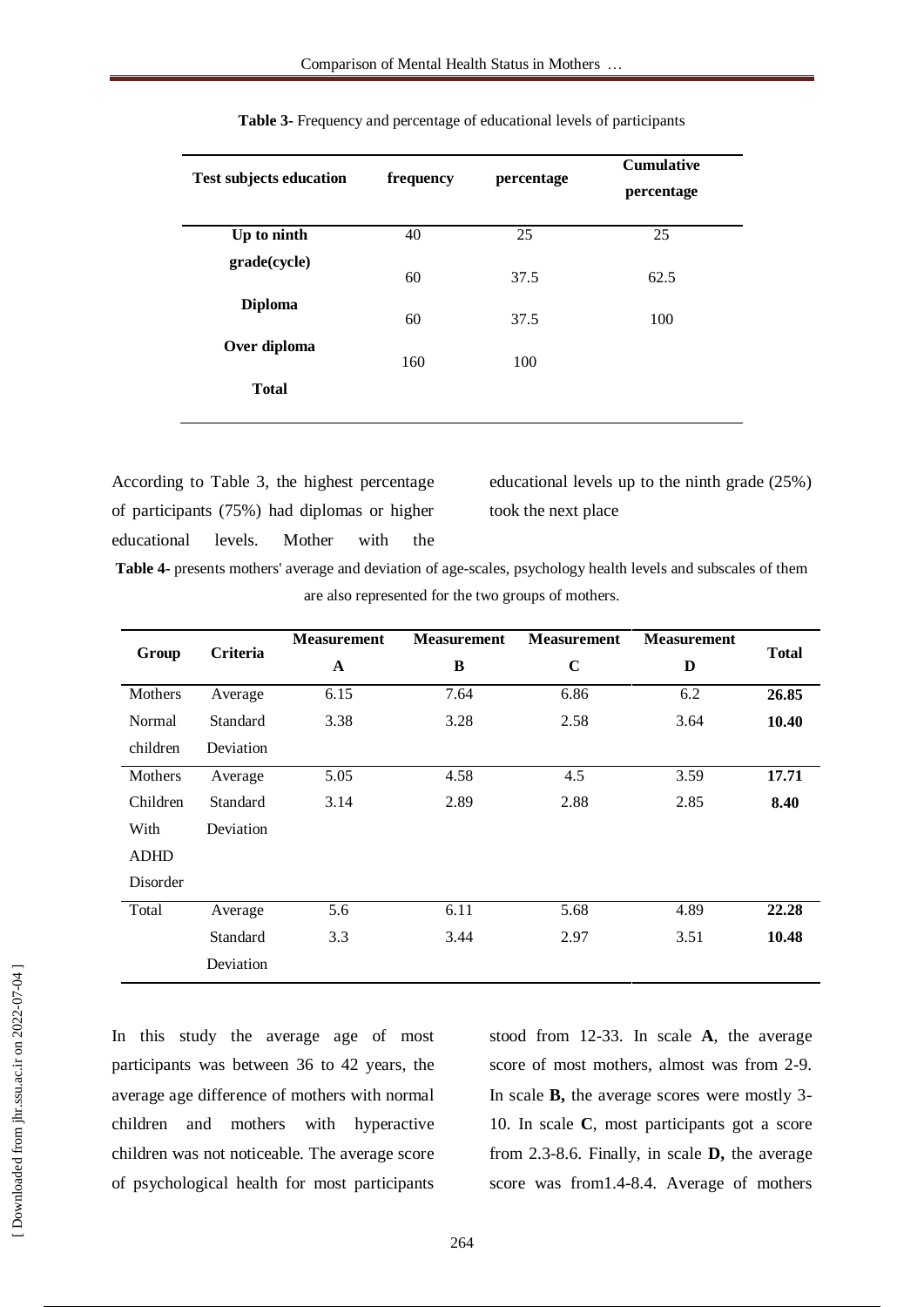with normal children in this five health measurements are obviously more than the average of mothers with ADHD Children.

| Group                                       | Lewin result's test<br>in case of<br>uniformity of<br>variances |             | Uniformity of average T - test |                          |       |                      |      |
|---------------------------------------------|-----------------------------------------------------------------|-------------|--------------------------------|--------------------------|-------|----------------------|------|
|                                             | $\mathbf{P}$                                                    | $\mathbf F$ | Standard<br>Error              | Difference<br>of Average | p     | Degree of<br>Freedom | t    |
| Scale of A of mother's<br>health psychology | 0.32                                                            | 1.01        | 0.52                           | 1.10                     | 0.04  | 158                  | 2.13 |
| Scale of B of mother's<br>health psychology | 0.35                                                            | 0.89        | 0.49                           | 3.06                     | 0.00  | 158                  | 6.27 |
| Scale of C of mother's<br>health psychology | 0.69                                                            | 0.16        | 0.43                           | 2.36                     | 0.000 | 158                  | 5.46 |
| Scale of D of mother's<br>health psychology | 0.05                                                            | 3.86        | 0.52                           | 2.61                     | 0.000 | 158                  | 5.06 |
| Total                                       | 0.06                                                            | 3.63        | 1.50                           | 9.14                     | 0.000 | 158                  | 6.11 |

**Table 5-** Results of **T-test** for comparison of two independent groups' mental health

Table 5, shows the results of T-test for comparison of two independent groups' mental health; mothers with normal children and mother's with hyperactive children. Based on this table, the meaningful level of *Lewin* is set at  $p > 0.05$ . The results of table indicate that participants of the two groups were equal in their variance of psychological health and its subscales, but there is a significantly meaningful difference between mothers with normal children and ADHD children's mothers  $(p<0.05)$ .

With respect to the meaningful results and by paying attention to the results of Table

4, it can be said that level of mental health is significantly higher in mothers with normal children than that of mothers with ADHD children.

#### **Discussion**

Descriptive findings concerning age and psychological health of participants, as well as results of T-test were presented to compare the two independents groups (mothers with normal children and mothers with attention deficit / hyperactive disorder children).

The outcomes of the current study were in the same path with those kimiyaee and beige (2010), Sanaei Kamal and college (2013), Beirami and college (2008), Shure and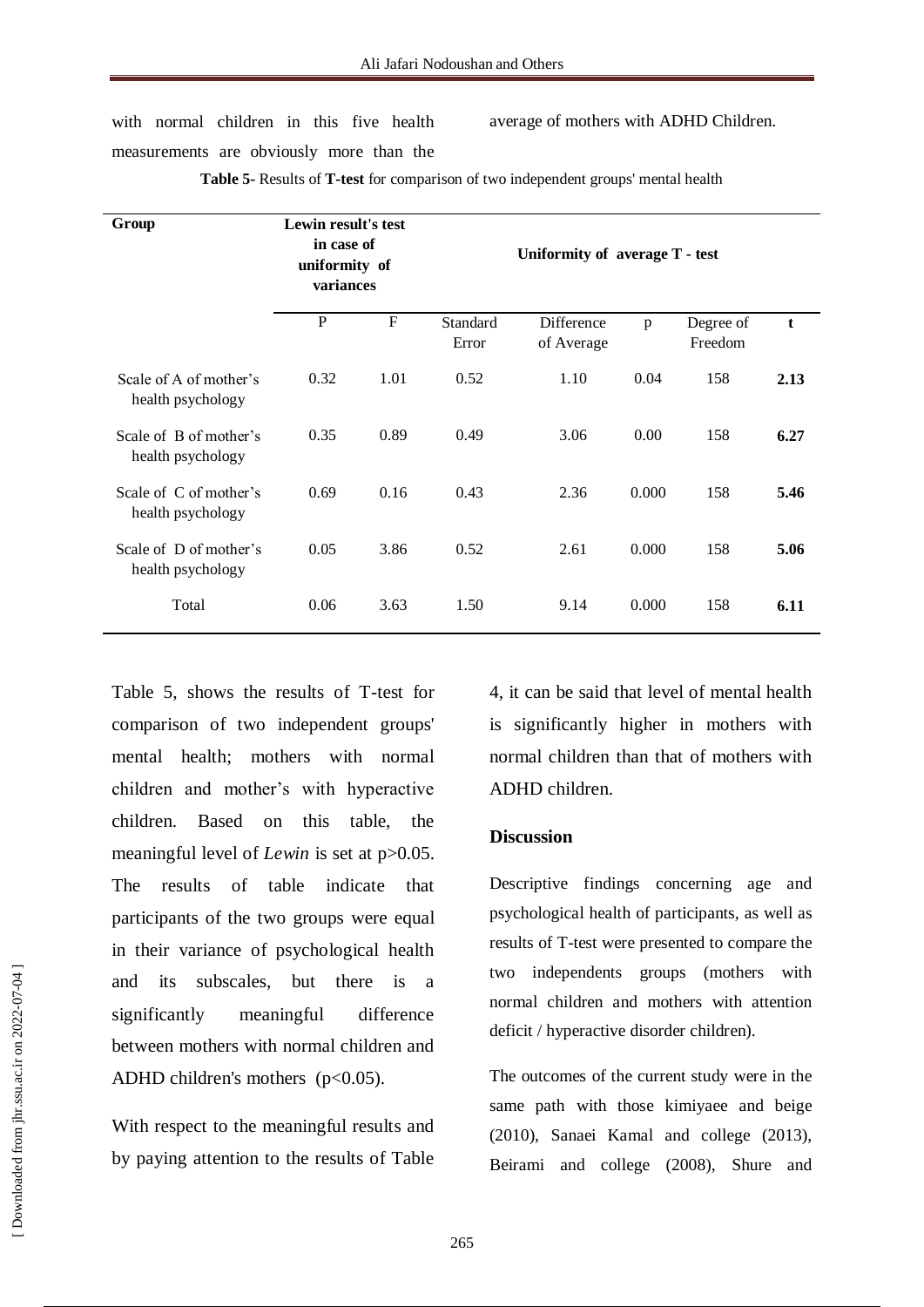Gaue(2007 Quoted By Sanaei Kamal, 2013) Hekmati and college(2009). These studies have shown that mothers and parents of children with attention deficit / hyperactivity disorder had lower levels of mental health than mothers of normal children.

The results of Chi-square test have also indicated that participants' scores varied across different educational levels. That is the frequency of participants was much higher at the first and second grades. This outcome is then similar to those achieved by Namdari and colleagues (2008).

# **Conclusion**

As the literature and now the current study showed, parents' stress in families with attention deficit / hyperactivity's children is higher which consequently reduces the level of parents' psychological health. Further, considering Iranian cultural and social affairs, mothers spend more time with children than fathers. This maternal super visional role in children's education and social life causes many difficulties, especially for mothers with hyperactivity disorder / attention deficit children. Since these children need more devotion of time and effort to manage their duties and educational works, they are socially and educationally faced with various difficulties and challenges. Therefore, mothers dealing with this type of children are more prone to psychological damages, because they are constantly involved with their children. As

a result, this problem, if not dealt with properly, may end up in collapse of the structure and reduction of life-quality in families. Akhavan Karbasi et al. <sup>[39]</sup> reported that the spread rate of 16.3 for this disorder among 6-year old children in Yazd city is considered acceptable. Thus, it is essential to pay more attention to this disorder and try to reduce the number of these children and their families.

In a study conducted by Najafi et al.,  $[40]$  it was presented that attention deficit/hyperactivity disorder is the first disorder among elementary-school children in Iran. Consequently, conductance of comprehensive programs is considered essential to interfere and educate parents (especially mothers) and teachers to reduce the individual and social damages. On the other hand, with attention to the results of researches based on abundance of this disorder in foundational education, it is proposed to assess this disorder at first, then, parents require to participate in special educational classes, and finally further interventions should be conducted at proper time to reduce educational and psychological damages in the future.

# **Acknowledgment**

None .

# **Conflict of Interest**

None .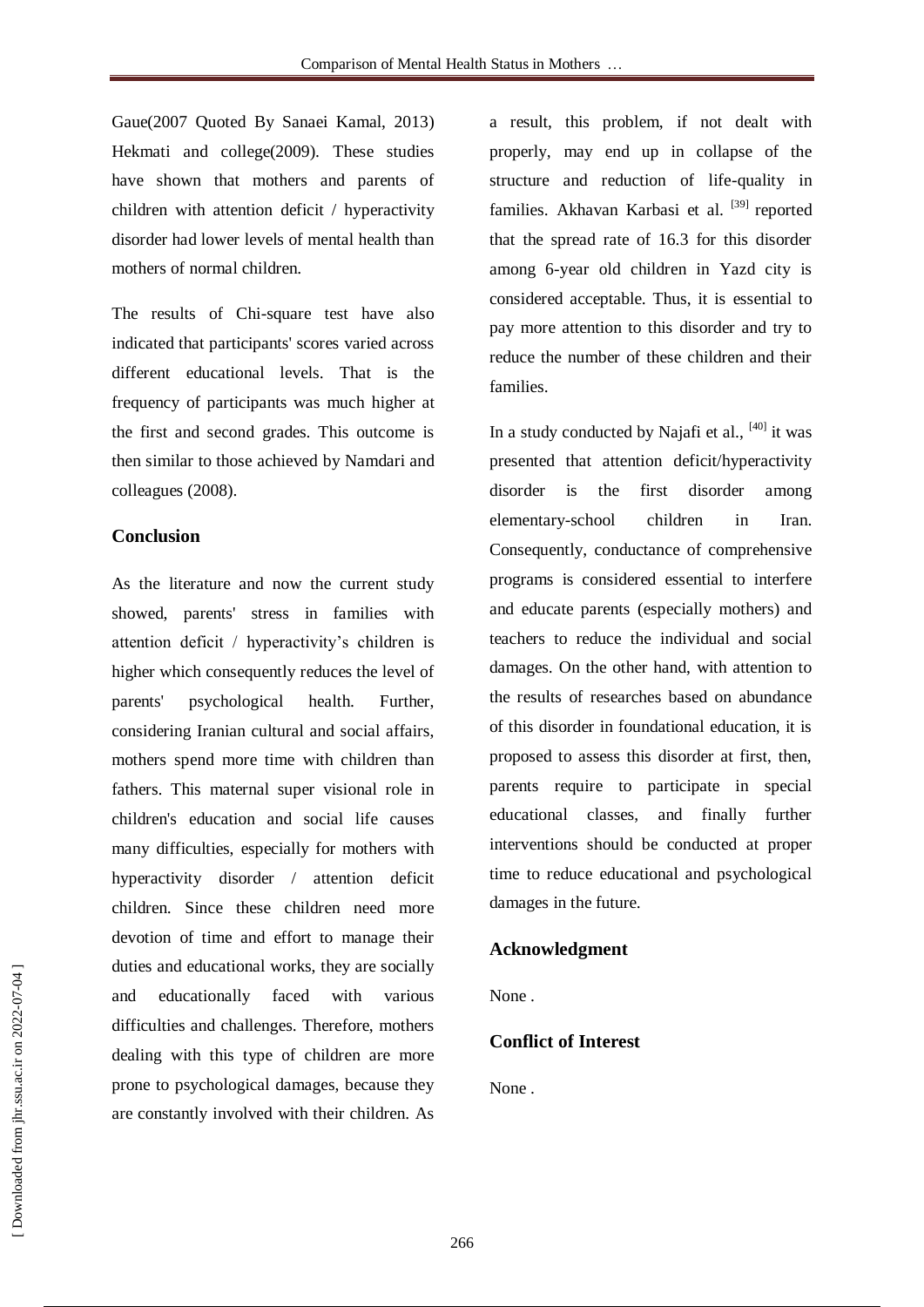# **References**

- 1- [Chuang](http://www.sciencedirect.com/science/article/pii/S2095254614001240) LY, Tsai YJ, Chang [YK,](http://www.sciencedirect.com/science/article/pii/S2095254614001240) et al. Effects of acute aerobic exercise on response preparation in a Go/No Go Task in children with ADHD: An ERP study. Journal of Sport and Health [Science.](http://www.sciencedirect.com/science/journal/20952546) 2015; 4(1): 82- 88
- 2- Smith TF, Schmidt-Kastner R, McGeary JE, et al. Pre- and Perinatal Ischemia-Hypoxia, the Ischemia-Hypoxia Response Pathway, and ADHD Risk. Behavior Genetic. 2016; 46(3): 467-477
- 3- Esmaeilzadeh M, Qaderpour F, Ahmadi A. Interactive Vulnerability among Families having Children with ADHD: a Qualitative Study. International Journal of Academic Research in Applied Science.2014: 3(5):34- 43
- 4- Abedi A, Jamali S, Faramarzi S, et al. A comprehensive meta-analysis of the common interventions in ADHD. Contemporary Psychology. 2012; 7(1): 17-34
- 5- Bonvicini C, Faraone SV, Scassellati C. Attention-deficit hyperactivity disorder in adults: A systematic review and meta-analysis of genetic, pharmacogenetic and biochemical studies. Molecular Psychiatry. 2016; 21: 872–884
- 6- [Piepmeier](http://www.sciencedirect.com/science/article/pii/S2095254614001264) TA, [Shih](http://www.sciencedirect.com/science/article/pii/S2095254614001264) Ch H, Margaret W, et al. The effect of acute exercise on cognitive performance in children with and without ADHD. Journal of Sport and Health [Science.](http://www.sciencedirect.com/science/journal/20952546) 2015; 4(1):97- 104
- 7- [Danforth JS,](http://www.ncbi.nlm.nih.gov/pubmed/?term=Danforth%20JS%5BAuthor%5D&cauthor=true&cauthor_uid=16112077) [Harvey](http://www.ncbi.nlm.nih.gov/pubmed/?term=Harvey%20E%5BAuthor%5D&cauthor=true&cauthor_uid=16112077) E, [Ulaszek WR,](http://www.ncbi.nlm.nih.gov/pubmed/?term=Ulaszek%20WR%5BAuthor%5D&cauthor=true&cauthor_uid=16112077) et al. The outcome of group parent training for families of children with attention-deficit hyperactivity disorder and defiant/aggressive behavior. Journal of Behavior Therapy and Experimental Psychiatry. 2006; 37(3): 188-205
- 8- Mishra J, Sagar R, Joseph A, et al. Training sensory signal-to-noise resolution in children with ADHD in a global mental health setting. Transl Psychiatry.2016; 45:1- 9
- 9- [García Murillo](http://www.sciencedirect.com/science/article/pii/S0890856716311856) L, [Ramos-Olazagasti](http://www.sciencedirect.com/science/article/pii/S0890856716311856) M, [Mannuzza](http://www.sciencedirect.com/science/article/pii/S0890856716311856) S, et al. Childhood Attention-Deficit/Hyperactivity Disorder and Homelessness: A 33-Year Follow-Up Study. [Journal of the](http://www.sciencedirect.com/science/journal/08908567)  [American Academy of Child & Adolescent Psychiatry](http://www.sciencedirect.com/science/journal/08908567) 2016; [55\(11\)](http://www.sciencedirect.com/science/journal/08908567/55/11): 931–936
- 10- Sarraf N, Yousefi Kh, Majlesi F, et al. Determining effectiveness of multimodal parent management training combined with methylphenidate on academic achievement, oppositional and behavioral symptoms of school aged children with attention deficit hyperactivity disorder. Razi Journal of Medical Sciences.2015; 22(138): 32- 44. [Persian]
- 11- Alizadeh H, Hossein zadeh A, Godarzi AM, et al. Comparison of graphical patterns, ability of organizing and visual memory – spatial of children with or without attention deficit / hyperactivity. Scientific Journal of Cognitive and Behavioral Sciences. 2013; 3 (1): 1-10
- 12- Najarzadegan M, Nejati V, Amiri N, et al. Effect of cognitive rehabilitation on executive function (working memory and attention) in children with Attention Deficit Hyperactivity Disorder. Journal of Rehabilitation Medicine. 2014; 4(2): 97-108.
- 13- Hosseinkhanzadeh AA, Training social skills to children with attention deficit /hyperactivity disorder. Exceptional education. 2013; 13(8): 23- 41
- 14- Davari R. The Effectiveness of Integrated Cognitive-Behavior Dynamic Family Oriented Treatment on Clinical and Executive Functions Symptoms in Children with Attention Deficit Hyperactivity Disorder. Journal of Thought & Behavior in Clinical Psychology. 2015; 9 (36): 67-76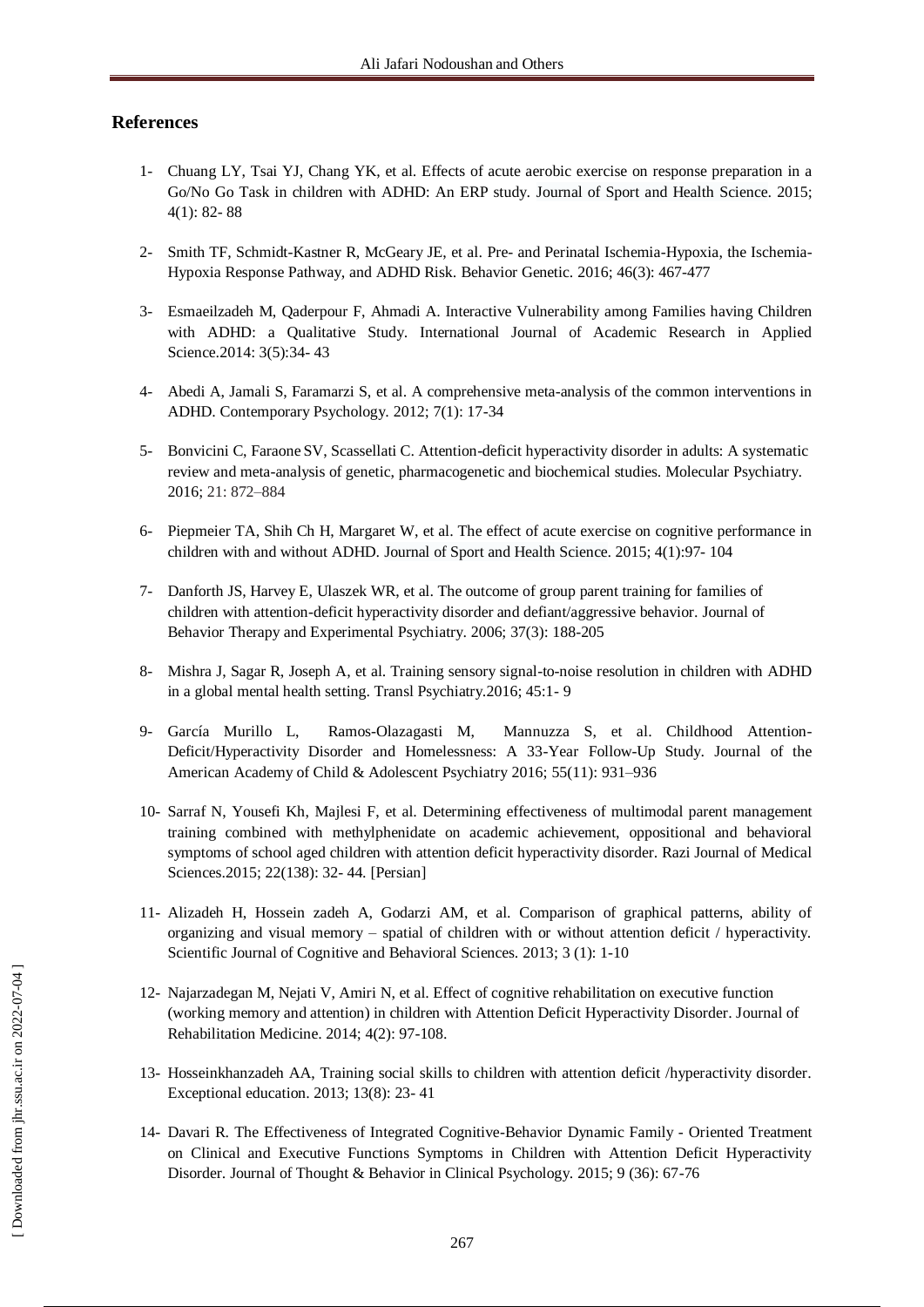- 15- Catala-Lopez F, Hutton B, Nunez-Beltran A, et al. The pharmacological and non-pharmacological treatment of attention deficit hyperactivity disorder in children and adolescents: protocol for a systematic review and network meta-analysis of randomized controlled trials. Bio Med Central. 2015; 4(19): 1- 10.
- 16- Gheragh Molaii L, Khosravi Z, BaniJamali S. The Role of Monitoring in Reducing Behavioral Problems in 6-12 Years Old Girls with ADHD: A Comparison between Maternal Monitoring and Self Monitoring. Journal of Family Research. 2014; 9(4):451-470
- 17- Weisani M, Shehni M, Alipour S, et al. Effectiveness of child-parent relation therapy on the symptoms of attention deficit / hyperactivity disorder (ADHD). Family Psychology.2015; 2(1): 29-38
- 18- Moosavi K, AmiriMajd M, Bazzazian S. A Comparison of Theory of Mind between Children with Autism, Intellectual Disability, ADHD, and Normal Children. Middle Eastern Journal of Disability Studies. 2014; 4(8):43-51.[Persian]
- 19- Kordlou M. hyperactivity: proper methods in relation with hyperactive children. Journal of exceptional education. 2015; 4(113): 38-48.
- 20- Kouchakzadeh S, Namazi A, Zarkesh M. Symptoms of attention deficit hyperactive disorder in children under school age according to the parent's information. Nursing and Midwife magazine. 2015 ;(25) 75: 35- 44. [Persian]
- 21- Kordestani, D. The effect of behavioral parent training on improving the mental health of mothers with attention deficit hyperactivity disorder children and decreasing their children's externalizing behavior. Journal of Behavioral Sciences. 2014; 8(3): 279-286
- 22- Jafari B, Fathi Ashtiyani A, Tahmasiyan K. Positive effects from group training program on mothers caused to reduce symptoms of attention deficit hyperactive disorder. Journal of Counseling and Psychotherapy culture. 2014; 7: 123-139.
- 23- Kimiaee SA, Baygi F. Comparison the family function of normal and ADHD mothers. Journal of Behavioral Sciences. 2010; 4(2): 141-147
- 24- Vaziri Sh, Lotfi Kashani F, Sorati M. Effectiveness of family training in reduced symptoms of the children with Attention Deficit Hyperactivity Disorder. Procedia- Social and Behavioral Sciences 2014; 128: 337– 342
- 25- Abdolkarini M, Mousavi VA, Khosrojavid M, et al. Effects on parents with behavioral management training on marriage satisfaction level of mothers with attention deficit hyperactive disorder. Journal of Medical Sciences in Guilan University. 2012; 20(80):74 -84
- 26- Behiyat S. Attention Deficit Hyperactivity Disorder Treatment Review; CATALYST. 2011; 6(1):12- 17
- 27- Hakim javadi M, Lavasanai M, Shakoori, HR, et al. Comparison on effects of behavioral treatment, medicational treatment and the methods and the mixed methods of behavioral and medicational treatment on reducing symptoms of attention deficit hyperactivity disorder. Medical science Journal of Gorgan.2015; 53: 42-47.[Persian]
- 28- Mayes SD, Calhoun SL, Crowell EW. Learning disabilities and ADHD: overlapping spectrum disorders. J Learn Disabil.2000; 33: 417-424.